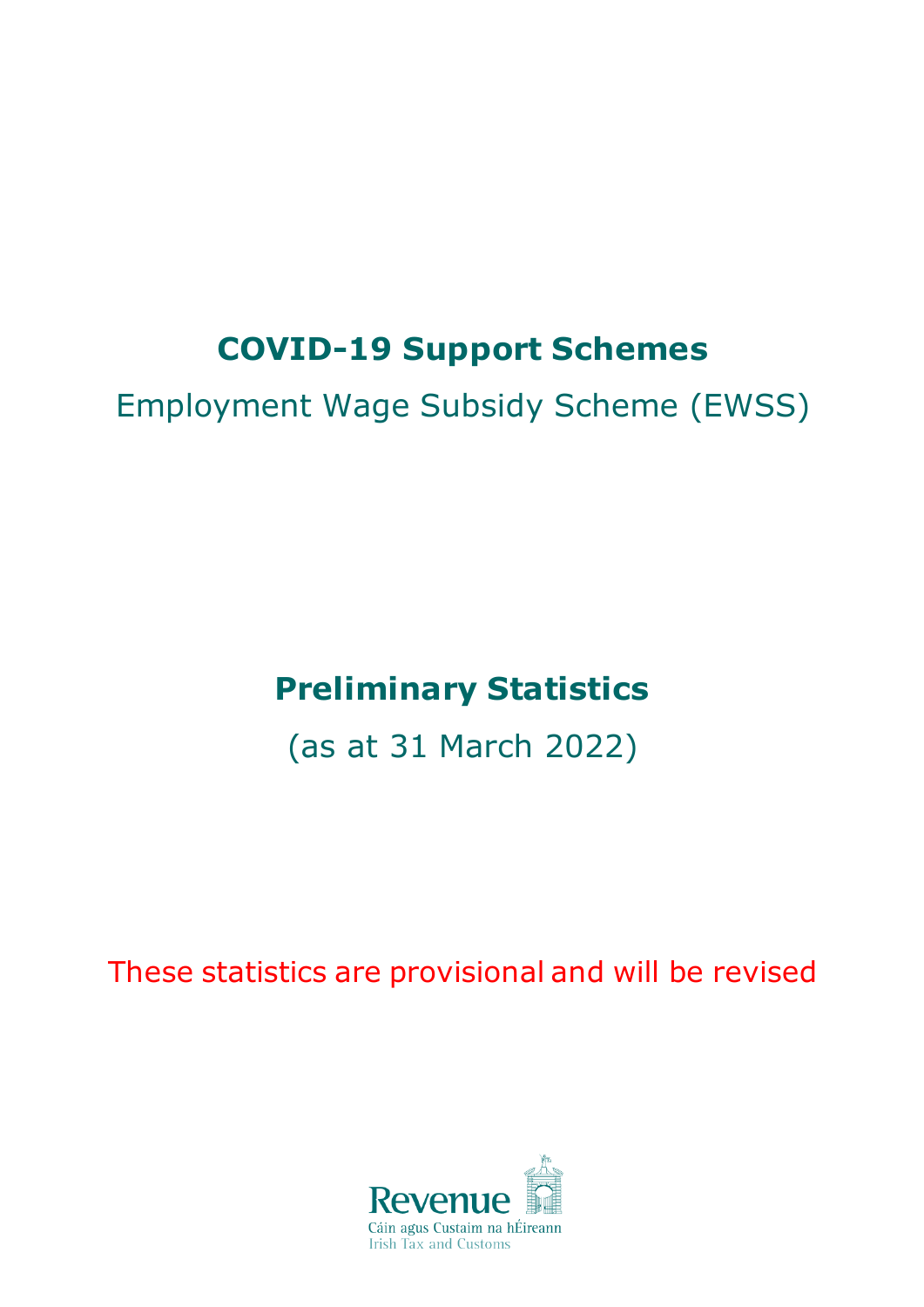## **Employment Wage Subsidy Scheme (EWSS)**

The EWSS is an economy-wide enterprise support. The Scheme provides a subsidy to qualifying employers based on the numbers of eligible employees on the employer's payroll. EWSS replaced the Temporary Wage Subsidy Scheme (TWSS) f rom 1 September 2020. The TWSS and the EWSS are operated by Revenue through the payroll system. EWSS payments are paid following the receipt of a payroll submission containing an EWSS claim and provide a significant positive cashflow boost for businesses.

There are **22,500** employers currently registered with Revenue for EWSS.

| <b>Claim Month</b> | <b>EWSS Payments</b> | <b>PRSI Forgone**</b> | <b>Employers</b> | <b>Employees</b> |
|--------------------|----------------------|-----------------------|------------------|------------------|
| July/August 2020*  | C34.7m               | €7.3m                 | 6,500            | 32,300           |
| September          | €255.9m              | €60.9m                | 33,600           | 343,100          |
| October            | €353.7m              | €64.5m                | 35,700           | 341,000          |
| November           | €334.4m              | €51.6m                | 30,800           | 266,600          |
| December           | €406.7m              | E62.3m                | 32,600           | 317,100          |
| January 2021       | €397.2m              | €60.8m                | 36,700           | 344,000          |
| February           | €380.7m              | €58.8m                | 35,800           | 303,600          |
| March              | €390.4m              | €60.5m                | 35,600           | 301,400          |
| April              | €408.0m              | €63.0m                | 34,700           | 296,700          |
| May                | €362.6m              | €55.4m                | 35,100           | 301,000          |
| June               | €413.4m              | €62.0m                | 34,600           | 344,200          |
| July               | €450.5m              | €65.6m                | 31,900           | 342,000          |
| August             | €388.5m              | €56.7m                | 28,800           | 320,700          |
| September          | €391.0m              | €57.2m                | 27,500           | 311,900          |
| October            | €363.8m              | €52.8m                | 26,100           | 291,600          |
| November           | €336.0m              | €49.2m                | 24,800           | 283,800          |
| December           | €375.0m              | €55.2m                | 24,100           | 280,900          |
| January 2022       | €306.4m              | €44.5m                | 23,200           | 267,100          |
| February           | €223.2m              | €44.3m                | 22,100           | 258,200          |
| March (to date)    | £125.9m              | €0.0m                 | 19,600           | 247,200          |
| <b>All Months</b>  | €6,699m              | €1,033m               | 51,900           | 728,600          |

#### **EWSS Table 1: Payments Processed by Revenue**

*\*EWSS claims for July/August 2020 in respect of newly or seasonally hired employees who were ineligible for the TWSS; \*\*Employer PRSI forgone due to the reduced rate of PRSI on wages paid which are eligible for EWSS (until 1 March 2022).*

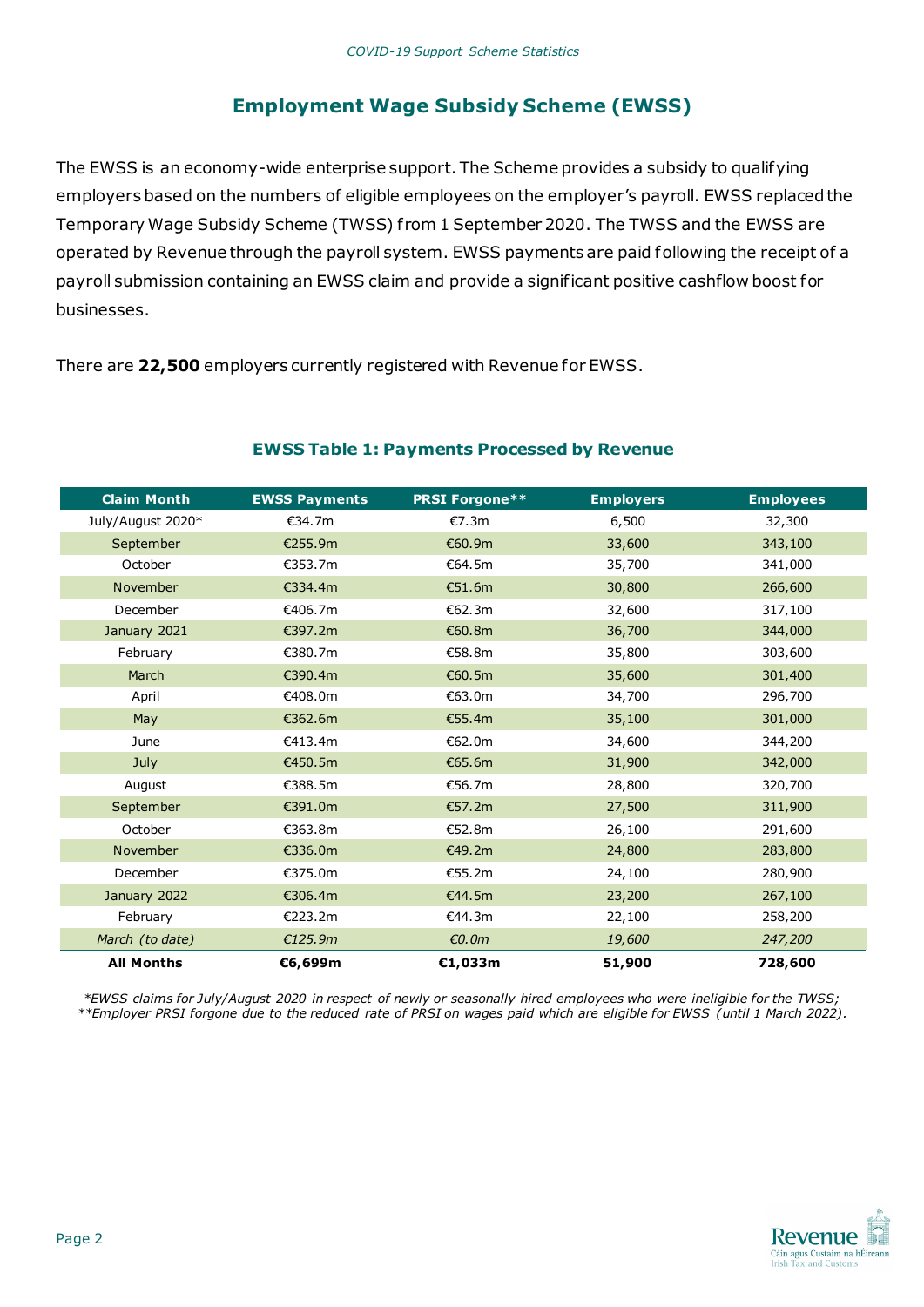

#### **EWSS Table 2: Subsidy Payments by County and by Sector All Months (all amounts in € millions)**

*Amounts cover all EWSS months including March to date.*